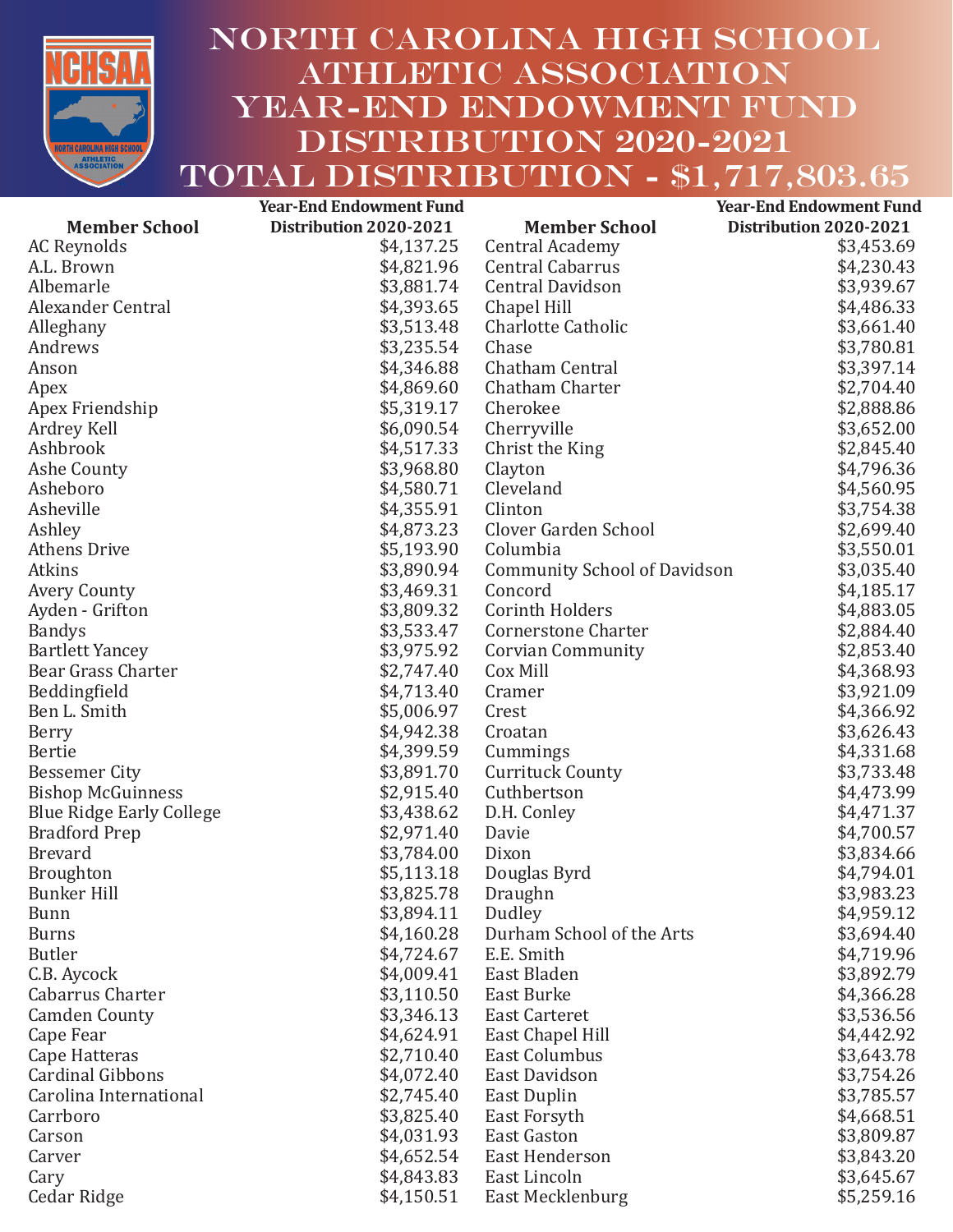|                              | <b>Year-End Endowment Fund</b> |                           | <b>Year-End Endowment Fund</b> |
|------------------------------|--------------------------------|---------------------------|--------------------------------|
| <b>Member School</b>         | Distribution 2020-2021         | <b>Member School</b>      | Distribution 2020-2021         |
| East Rowan                   | \$3,986.56                     | Highlands                 | \$2,941.22                     |
| <b>East Rutherford</b>       | \$3,865.01                     | Hillside                  | \$5,453.58                     |
| East Surry                   | \$3,502.81                     | Hiwassee Dam              | \$3,149.22                     |
| East Wake                    | \$4,369.32                     | Hobbton                   | \$3,727.96                     |
| East Wake Academy            | \$2,886.40                     | Hoggard                   | \$5,150.45                     |
| <b>East Wilkes</b>           | \$3,552.71                     | <b>Hoke County</b>        | \$5,318.36                     |
| Eastern Alamance             | \$4,192.91                     | <b>Holly Springs</b>      | \$4,955.34                     |
| Eastern Guilford             | \$4,529.31                     | Holmes                    | \$3,782.28                     |
| Eastern Randolph             | \$3,924.85                     | Hopewell                  | \$4,818.63                     |
| Eastern Wayne                | \$4,005.66                     | Hough                     | \$5,159.65                     |
| Elkin                        | \$3,196.22                     | Hunt                      | \$4,569.46                     |
| Enka                         | \$4,194.89                     | Huss                      | \$4,521.93                     |
| Enloe                        | \$5,448.42                     | Independence              | \$5,249.92                     |
| <b>Eno River Academy</b>     | \$2,864.40                     | J.F. Webb                 | \$3,899.89                     |
| Erwin                        | \$4,413.90                     | J.H. Rose                 | \$4,573.50                     |
| Fairmont                     | \$4,323.99                     | Jack Britt                | \$4,839.06                     |
| <b>Falls Lake</b>            | \$2,856.40                     | Jacksonville              | \$4,260.70                     |
| <b>Farmville Central</b>     | \$4,044.34                     | James Kenan               | \$3,785.18                     |
| Fike                         | \$4,559.89                     | Jones                     | \$3,898.16                     |
| First Flight                 | \$3,618.64                     | <b>Jordan</b>             | \$4,883.50                     |
| Foard                        | \$3,726.00                     | Jordan-Matthews           | \$4,006.33                     |
| Forbush                      | \$3,746.30                     | <b>Kings Mountain</b>     | \$4,319.53                     |
| <b>Forest Hills</b>          | \$4,065.67                     | Kinston                   | \$4,341.20                     |
| Forestview                   | \$3,983.74                     | <b>KIPP Pride</b>         | \$2,910.40                     |
| Franklin                     | \$3,926.10                     | Knightdale                | \$4,538.37                     |
| Franklin Academy             | \$3,037.40                     | Lake Norman               | \$4,559.73                     |
| Franklinton                  | \$4,133.04                     | Lake Norman Charter       | \$3,311.40                     |
| Freedom                      | \$4,926.67                     | Lakewood                  | \$3,928.67                     |
|                              | \$5,190.90                     | Laney                     | \$5,328.95                     |
| Fuquay - Varina              | \$5,402.94                     | Langtree Charter          | \$3,003.71                     |
| Garinger<br>Garner           | \$4,647.15                     | Leadership Academy        | \$2,767.40                     |
|                              | \$3,525.79                     | Ledford                   | \$3,766.58                     |
| <b>Gates County</b><br>Glenn |                                |                           |                                |
| Goldsboro                    | \$4,518.25<br>\$4,649.29       | Lee County                | \$4,514.66                     |
| Graham                       |                                | Leesville Road            | \$5,357.71                     |
|                              | \$4,247.92                     | Lejeune                   | \$2,972.75                     |
| Granville Central            | \$3,691.55                     | Lexington                 | \$4,386.61                     |
| <b>Gray Stone Day</b>        | \$2,951.40                     | Lincoln Charter           | \$3,203.40                     |
| Gray's Creek                 | \$4,452.06                     | Lincolnton                | \$3,965.56                     |
| Green Hope                   | \$4,808.55                     | Louisburg                 | \$3,747.07                     |
| Green Level                  | \$3,908.91                     | Lumberton                 | \$5,253.55                     |
| Greene Central               | \$4,160.87                     | Madison                   | \$3,882.38                     |
| Grimsley                     | \$4,924.21                     | Maiden                    | \$3,670.69                     |
| <b>Harding University</b>    | \$5,114.30                     | <b>Mallard Creek</b>      | \$5,418.20                     |
| Harnett Central              | \$4,567.55                     | Manteo                    | \$3,435.65                     |
| Havelock                     | \$4,012.10                     | Marvin Ridge              | \$4,434.32                     |
| Hayesville                   | \$3,625.27                     | Mattamuskeet              | \$3,493.82                     |
| Heide Trask                  | \$3,810.27                     | McDowell                  | \$4,921.63                     |
| <b>Henderson Collegiate</b>  | \$3,967.94                     | McMichael                 | \$3,918.79                     |
| Hendersonville               | \$3,544.11                     | Middle Creek              | \$4,581.34                     |
| Heritage                     | \$4,591.29                     | Midway                    | \$3,819.77                     |
| <b>Hertford County</b>       | \$5,464.66                     | Millbrook                 | \$5,086.98                     |
| Hibriten                     | \$4,085.08                     | Millennium                | \$2,657.40                     |
| Hickory                      | \$4,366.32                     | Mitchell                  | \$3,398.76                     |
| <b>Hickory Ridge</b>         | \$4,324.08                     | Monroe                    | \$4,289.15                     |
| <b>High Point Central</b>    | \$4,751.44                     | <b>Montgomery Central</b> | \$4,110.29                     |
| <b>Highland Tech</b>         | \$3,264.36                     | Mooresville               | \$4,676.76                     |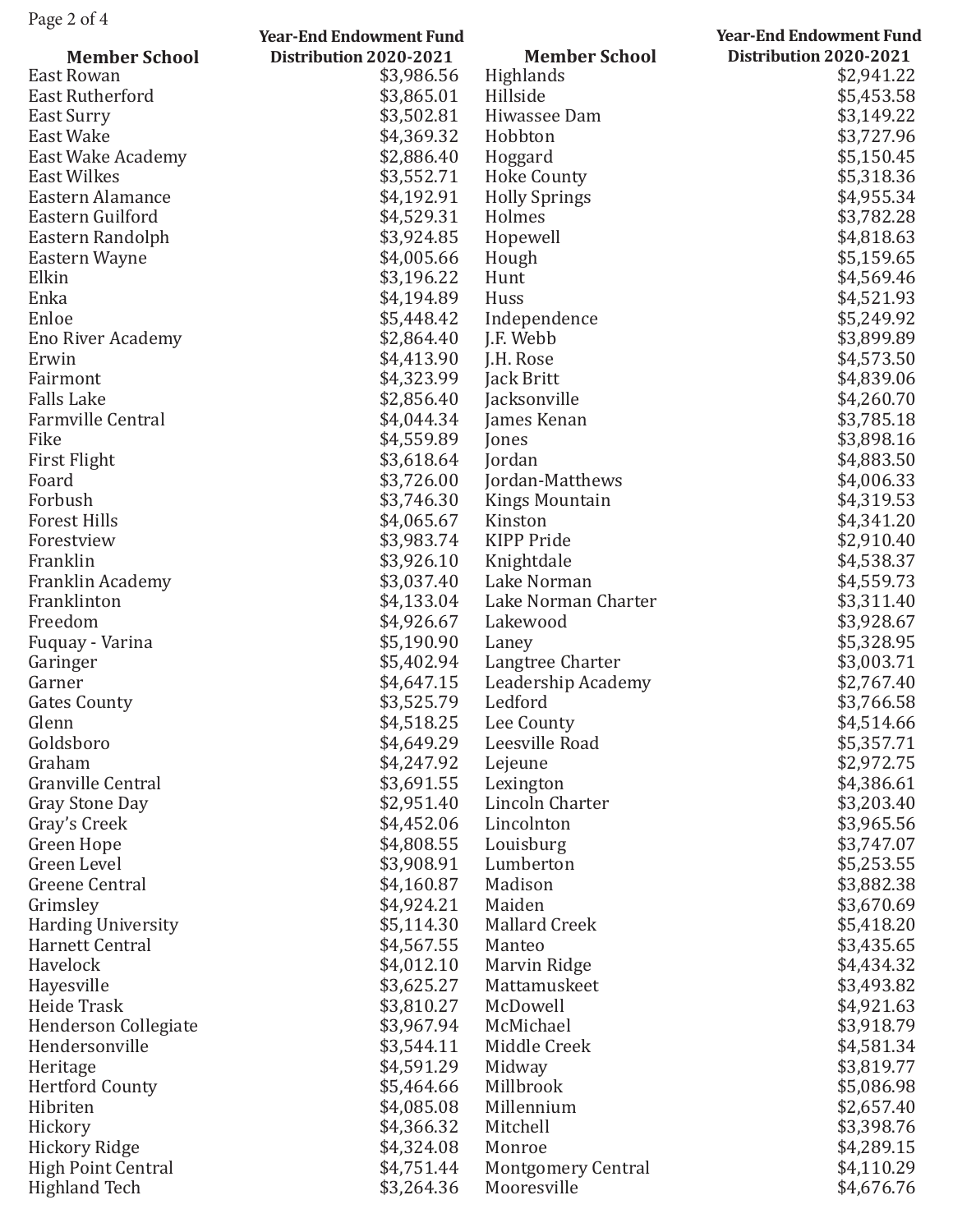| rage $3 \times 4$                   | <b>Year-End Endowment Fund</b> |                                   | <b>Year-End Endowment Fund</b> |
|-------------------------------------|--------------------------------|-----------------------------------|--------------------------------|
| <b>Member School</b>                | Distribution 2020-2021         | <b>Member School</b>              | Distribution 2020-2021         |
| Morehead                            | \$4,236.10                     | Pamlico County                    | \$3,426.38                     |
|                                     | \$3,641.75                     | Panther Creek                     | \$5,127.46                     |
| Mount Airy<br><b>Mount Pleasant</b> |                                | Parkland                          |                                |
|                                     | \$3,691.21                     |                                   | \$4,852.98                     |
| <b>Mount Tabor</b>                  | \$4,494.38                     | Parkwood                          | \$3,886.15                     |
| <b>Mountain Heritage</b>            | \$3,662.48                     | <b>Pasquotank County</b>          | \$4,021.16                     |
| Mountain Island Charter             | \$3,316.14                     | Patton                            | \$4,205.07                     |
| Murphy                              | \$3,492.80                     | Pender                            | \$3,934.76                     |
| Myers Park                          | \$6,499.85                     | Perquimans                        | \$3,701.60                     |
| N.C. School for the Deaf            | \$3,086.75                     | Person                            | \$4,313.72                     |
| N.C. School of Science & Math       | \$3,193.40                     | Piedmont                          | \$4,004.16                     |
| Nantahala                           | \$3,134.66                     | <b>Piedmont Community Charter</b> | \$3,016.40                     |
| Nash Central                        | \$4,268.81                     | Pine Forest                       | \$4,714.23                     |
| Neuse Charter                       | \$2,763.40                     | Pine Lake Prep                    | \$3,188.40                     |
| New Bern                            | \$4,672.40                     | Pinecrest                         | \$5,022.16                     |
| New Hanover                         | \$4,970.29                     | Pisgah                            | \$3,948.15                     |
| Newton-Conover                      | \$3,847.96                     | Polk County                       | \$3,612.67                     |
| North Brunswick                     | \$4,238.80                     | Porter Ridge                      | \$4,444.51                     |
| North Buncombe                      | \$3,813.74                     | Princeton                         | \$3,613.64                     |
| North Davidson                      | \$3,783.82                     | Providence                        | \$4,663.17                     |
| North Duplin                        | \$3,309.07                     | Providence Grove                  | \$3,609.35                     |
| North Edgecombe                     | \$3,875.19                     | <b>Purnell Swett</b>              | \$5,047.26                     |
| North Forsyth                       | \$4,401.49                     | Queen's Grant                     | \$3,266.17                     |
| North Gaston                        | \$4,215.63                     | <b>R-S Central</b>                | \$3,922.33                     |
| North Henderson                     | \$4,063.19                     | R.J. Reynolds                     | \$4,772.83                     |
| North Iredell                       | \$3,998.52                     | Ragsdale                          | \$4,593.31                     |
| North Johnston                      | \$3,874.39                     | Raleigh Charter                   | \$3,082.40                     |
| North Lenoir                        | \$4,110.13                     | Randleman                         | \$3,951.29                     |
| North Lincoln                       | \$3,625.46                     | Reagan                            | \$4,815.93                     |
| North Mecklenburg                   | \$5,253.01                     | <b>Red Springs</b>                | \$4,218.87                     |
| North Moore                         | \$3,735.44                     | Reidsville                        | \$4,244.09                     |
| North Pitt                          | \$4,195.94                     | Research Triangle                 | \$3,681.04                     |
| North Rowan                         | \$4,032.15                     | Richlands                         | \$3,850.38                     |
| North Stanly                        | \$3,598.84                     | Richmond                          | \$4,898.04                     |
| North Stokes                        | \$3,347.10                     | <b>River Mill</b>                 | \$2,728.40                     |
| North Surry                         | \$3,892.38                     | Riverside-Durham                  | \$4,934.94                     |
| North Wilkes                        | \$3,870.52                     | Riverside-Martin                  | \$3,973.58                     |
| Northampton County                  | \$4,025.87                     | Roanoke Rapids                    | \$4,324.66                     |
| Northeast Guilford                  | \$4,286.04                     | Robbinsville                      | \$3,390.88                     |
| Northeastern                        | \$3,967.17                     | Robinson                          | \$4,011.18                     |
| Northern Durham                     | \$4,876.90                     | <b>Rockingham County</b>          | \$3,987.07                     |
| Northern Guilford                   | \$3,972.75                     | <b>Rocky Mount</b>                | \$4,727.92                     |
| Northern Nash                       | \$4,140.64                     | Rocky Mount Prep                  | \$3,368.31                     |
| Northside - Jacksonville            | \$4,134.13                     | Rocky River                       | \$4,868.10                     |
| Northside - Pinetown                | \$3,436.19                     | Rolesville                        | \$5,185.48                     |
| Northwest Cabarrus                  | \$4,102.67                     | Rosewood                          | \$3,474.01                     |
| Northwest Guilford                  | \$4,344.50                     | Rosman                            | \$3,371.22                     |
| Northwest Halifax                   | \$3,904.23                     | Roxboro Community                 | \$2,901.40                     |
| Northwood                           | \$4,257.05                     | Salisbury                         | \$4,195.01                     |
| Oak Grove                           | \$3,785.46                     | Sanderson                         | \$4,570.28                     |
| Ocracoke                            | \$2,563.40                     | Scotland                          | \$5,019.70                     |
| Olympic                             | \$5,538.26                     | Seventy-First                     | \$5,016.90                     |
| Orange                              | \$4,399.75                     | Shelby                            | \$4,178.97                     |
| Overhills                           | \$4,822.13                     | Smithfield-Selma                  | \$4,616.66                     |
| Owen                                | \$3,735.63                     | <b>Smoky Mountain</b>             | \$3,844.22                     |
| Oxford Prep                         | \$2,729.40                     | South Brunswick                   | \$4,153.46                     |
| Page                                | \$5,001.96                     | South Caldwell                    | \$4,565.62                     |
|                                     |                                |                                   |                                |